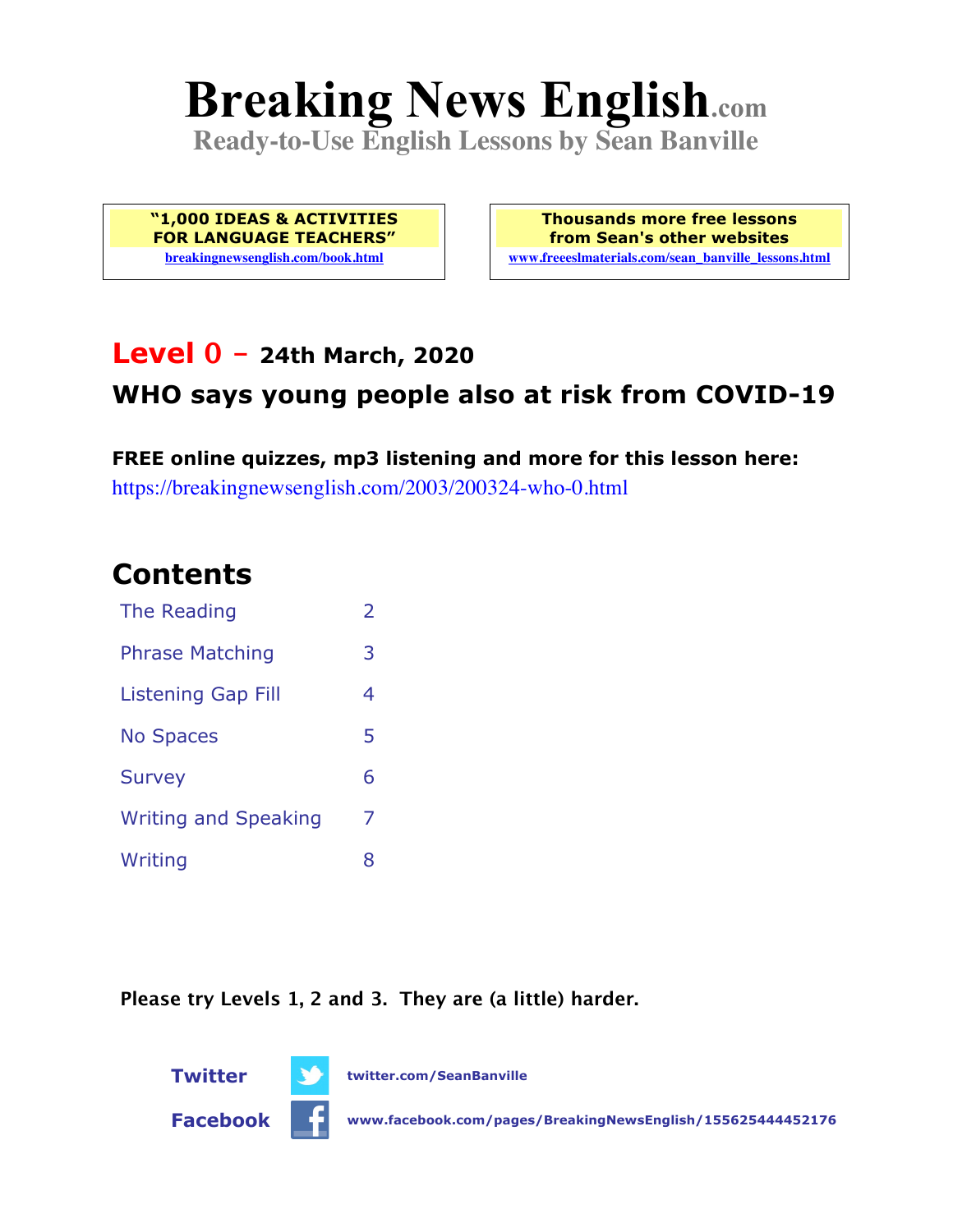# **THE READING**

From https://breakingnewsenglish.com/2003/200324-who-0.html

The WHO told young people they are at risk from COVID-19. Young people can catch the virus. Not just older people catch it. Many young people are getting ill or dying. They are also spreading the disease to grandparents. The White House told young people to not meet in large groups. This will help slow the spread of the virus.

Coronavirus can put young people in hospital for weeks. Many patients in hospital are under 50. It can kill also them. The choices young people make about where they go could kill someone else. New York's leader said young people must practice social distancing so they do not risk other peoples' health.

Sources: https://**thehill.com**/changing-america/well-being/prevention-cures/488692-who-warns-youngpeople-they-are-not-invincible https://www.**ft.com**/content/65f8e41a-6add-11ea-a3c9-1fe6fedcca75 https://www.**independent.co.uk**/news/health/coronavirus-young-people-not-invincible-worldhealth-organisation-tedros-adhanom-ghebreyesus-a9415651.html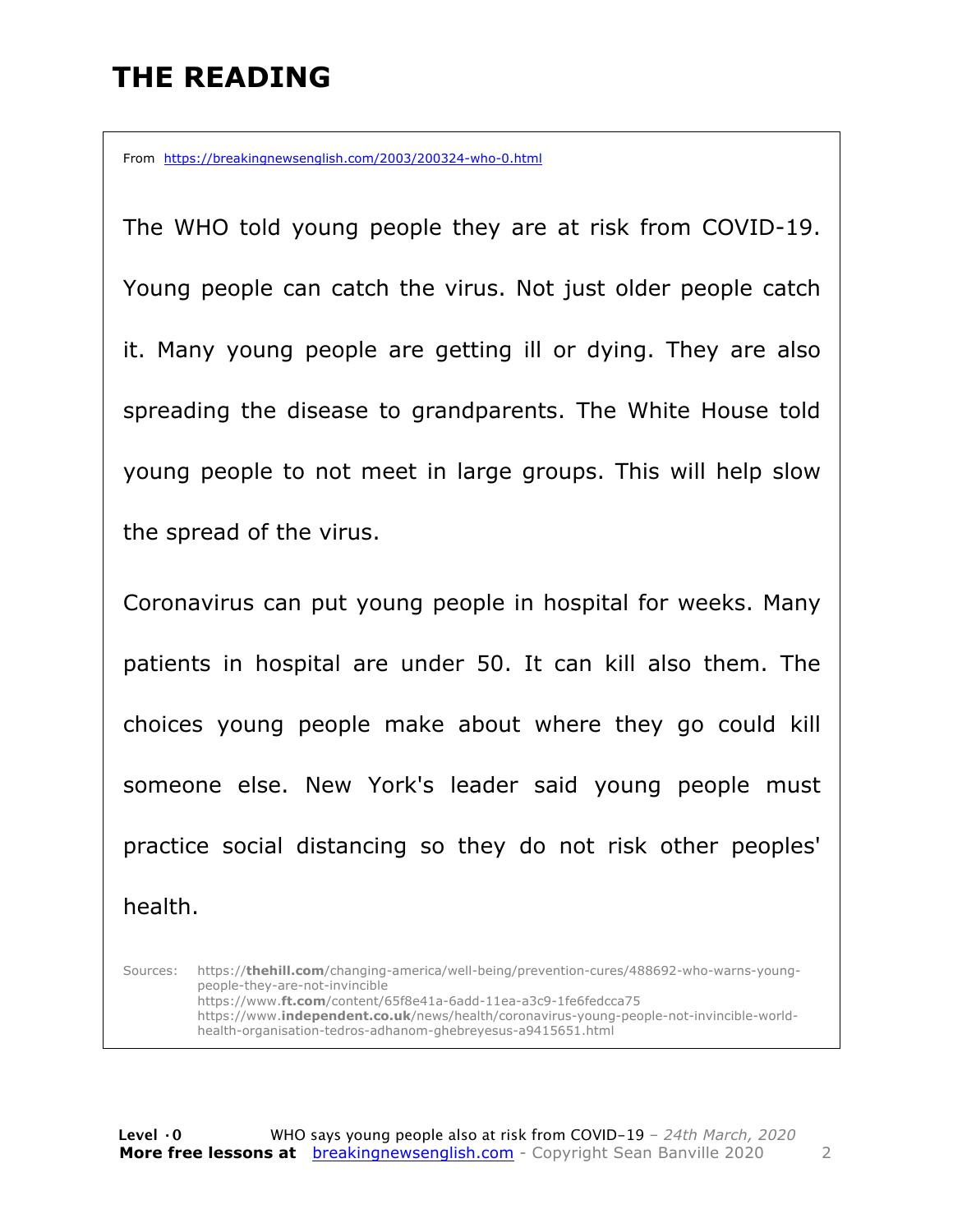# **PHRASE MATCHING**

From https://breakingnewsenglish.com/2003/200324-who-0.html

#### **PARAGRAPH ONE:**

| 1. they are at risk       |    | a. of the virus  |
|---------------------------|----|------------------|
| 2. Young people can catch |    | b. disease       |
| 3. Not just older people  |    | c. from COVID-19 |
| 4. getting ill or         | d. | groups           |
| 5. spreading the          |    | e. dying         |
| 6. The White House told   | f. | catch it         |
| 7. meet in large          |    | g. young people  |
| 8. help slow the spread   | h. | the virus        |

#### **PARAGRAPH TWO:**

| 1. Coronavirus can put young |    | a. leader             |
|------------------------------|----|-----------------------|
| 2. Many patients             |    | b. kill them          |
| 3. It can also               |    | c. peoples' health    |
| 4. The choices young people  |    | d. in hospital        |
| 5. where they                |    | e. distancing         |
| 6. New York's                | f. | go                    |
| 7. social                    |    | g. people in hospital |
| 8. risk other                | h. | make                  |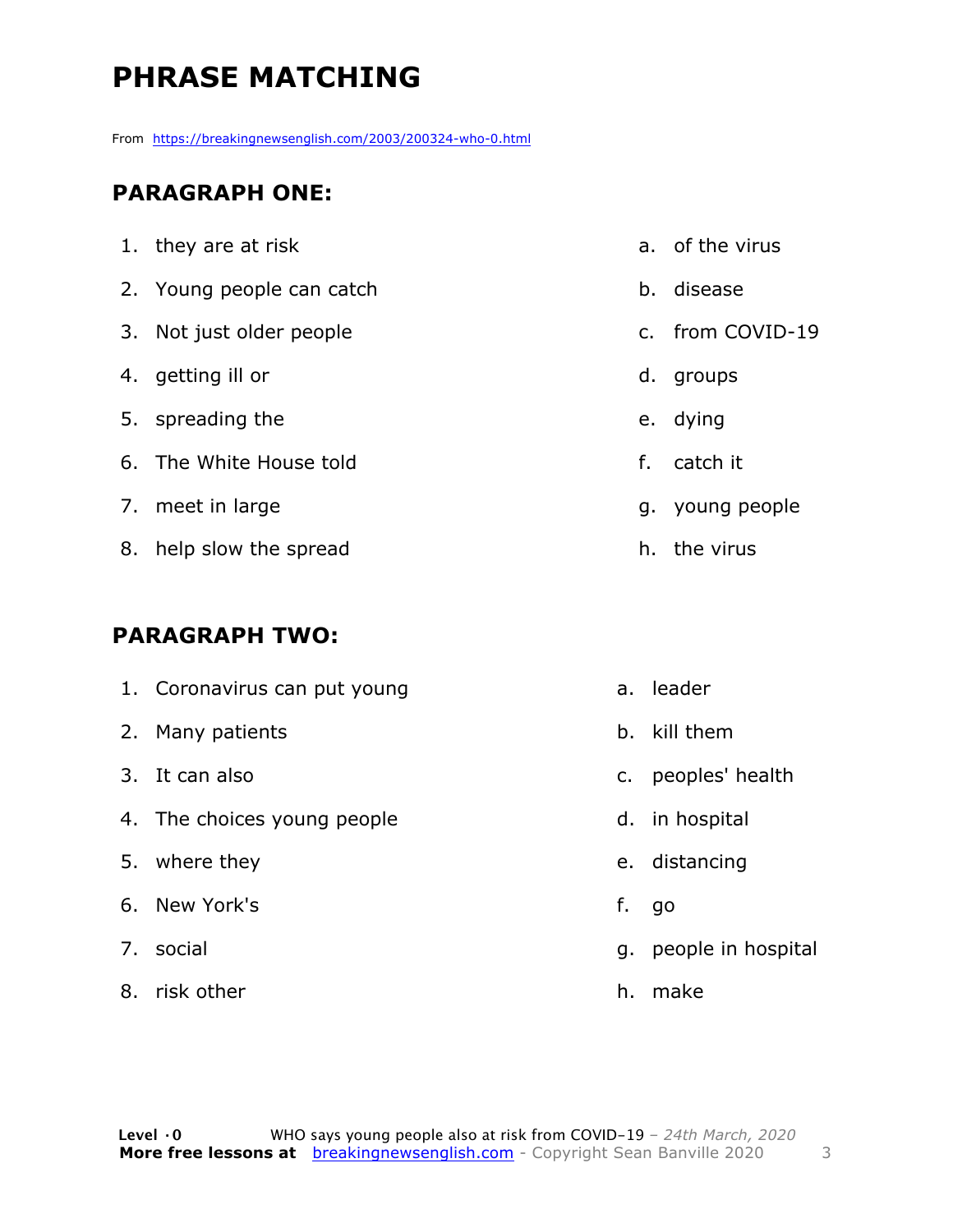# **LISTEN AND FILL IN THE GAPS**

From https://breakingnewsenglish.com/2003/200324-who-0.html

| just older (3) ________________________. Many young people are                   |  |
|----------------------------------------------------------------------------------|--|
| getting ill or dying. They $(4)$ _________________________________the disease to |  |
|                                                                                  |  |
|                                                                                  |  |
| the virus.                                                                       |  |
| Coronavirus (7) ___________________________ people in hospital for               |  |
|                                                                                  |  |
| also them. $(9)$ _________________________________ people make about where       |  |
|                                                                                  |  |
| said young (11) _________________________________ social distancing so they      |  |
|                                                                                  |  |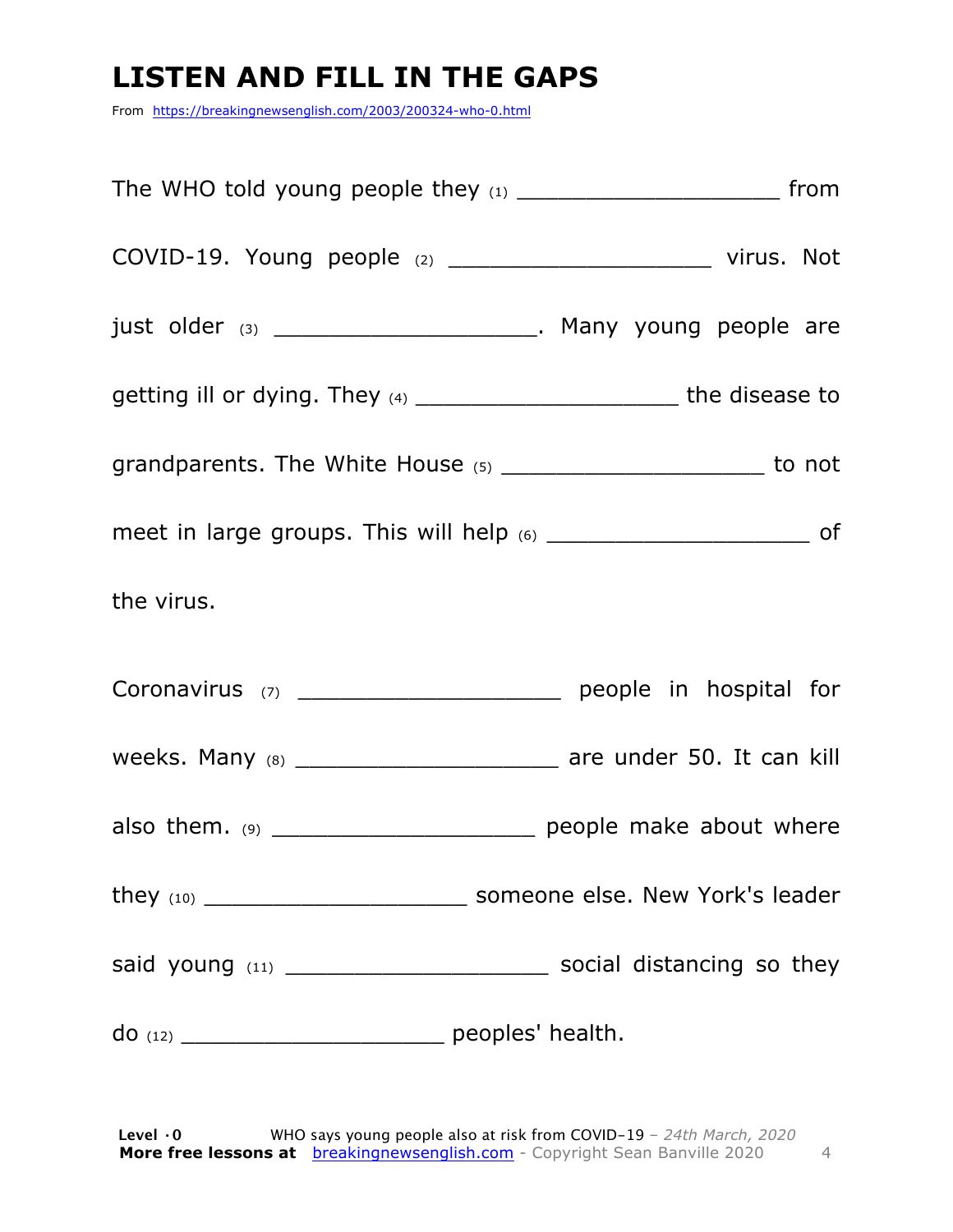# **PUT A SLASH ( / )WHERE THE SPACES ARE**

From https://breakingnewsenglish.com/2003/200324-who-0.html

TheWHOtoldyoungpeopletheyareatriskfromCOVID-19.Youngpeop

lecancatchthevirus.Notjustolderpeoplecatchit.Manyyoungpeoplear

egettingillordying.Theyarealsospreadingthediseasetograndparents

.TheWhiteHousetoldyoungpeopletonotmeetinlargegroups.Thiswillh

elpslowthespreadofthevirus.Coronaviruscanputyoungpeopleinhosp

italforweeks.Manypatientsinhospitalareunder50.Itcankillalsothem.

Thechoicesyoungpeoplemakeaboutwheretheygocouldkillsomeonee

lse.NewYork'sleadersaidyoungpeoplemustpracticesocial-distanc

ingsotheydonotriskotherpeoples'health.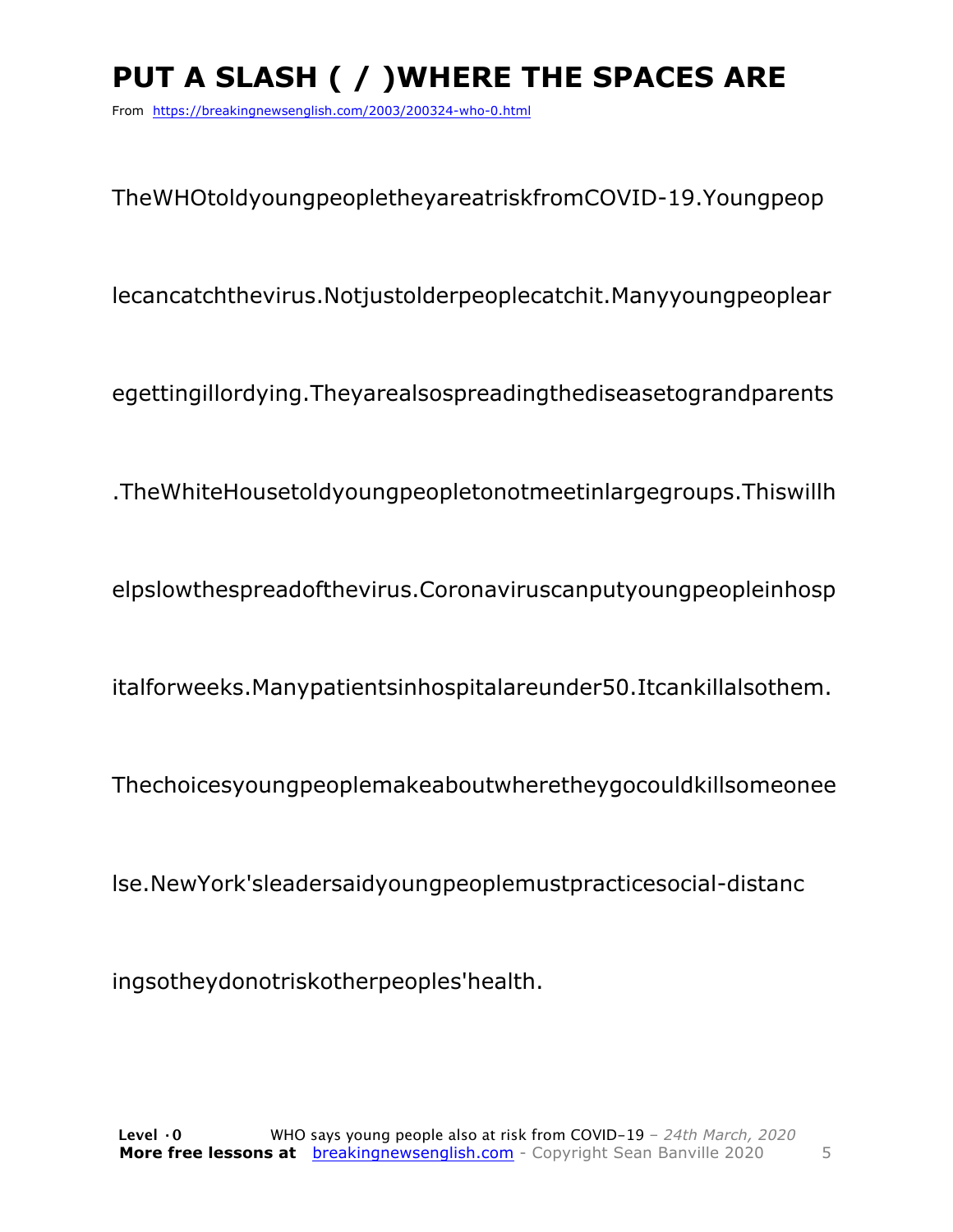# **YOUNG PEOPLE SURVEY**

From https://breakingnewsenglish.com/2003/200324-who-4.html

Write five GOOD questions about Young people in the table. Do this in pairs. Each student must write the questions on his / her own paper.

When you have finished, interview other students. Write down their answers.

|      | STUDENT 1 | STUDENT 2 | STUDENT 3 |
|------|-----------|-----------|-----------|
| Q.1. |           |           |           |
| Q.2. |           |           |           |
| Q.3. |           |           |           |
| Q.4. |           |           |           |
| Q.5. |           |           |           |

- Now return to your original partner and share and talk about what you found out. Change partners often.
- Make mini-presentations to other groups on your findings.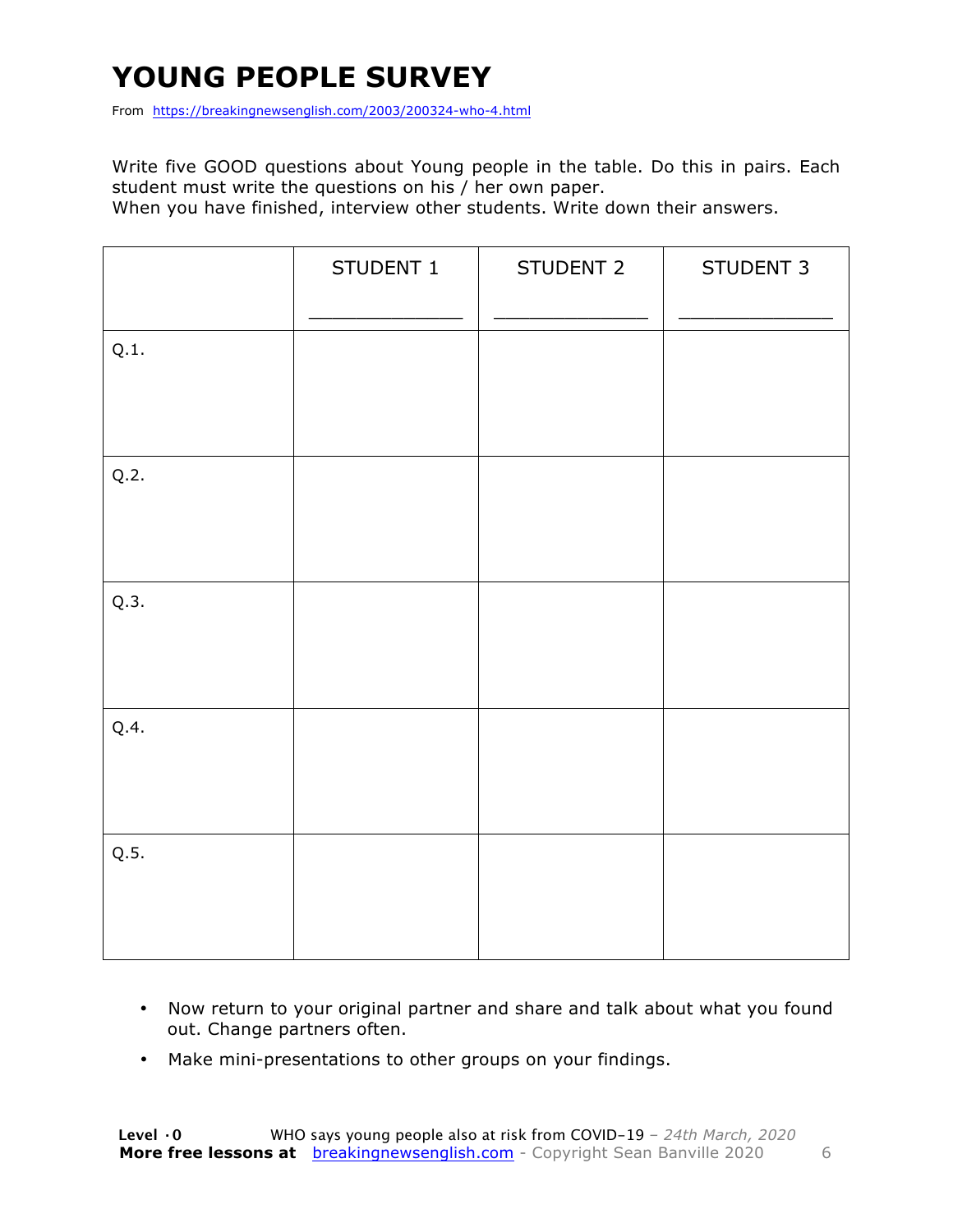### **WRITE QUESTIONS & ASK YOUR PARTNER(S)**

Student A: Do not show these to your speaking partner(s).

| a) |  |  |
|----|--|--|
| b) |  |  |
| c) |  |  |
| d) |  |  |
| e) |  |  |
|    |  |  |
| f) |  |  |

*WHO says young people also at risk from COVID-19 – 24th March, 2020* More free lessons at breakingnewsenglish.com

### **WRITE QUESTIONS & ASK YOUR PARTNER(S)**

-----------------------------------------------------------------------------

Student B: Do not show these to your speaking partner(s).

| a) |  |  |  |
|----|--|--|--|
| b) |  |  |  |
| c) |  |  |  |
| d) |  |  |  |
| e) |  |  |  |
| f) |  |  |  |
|    |  |  |  |

**Level ·0** WHO says young people also at risk from COVID-19 *– 24th March, 2020* **More free lessons at** breakingnewsenglish.com - Copyright Sean Banville 2020 7